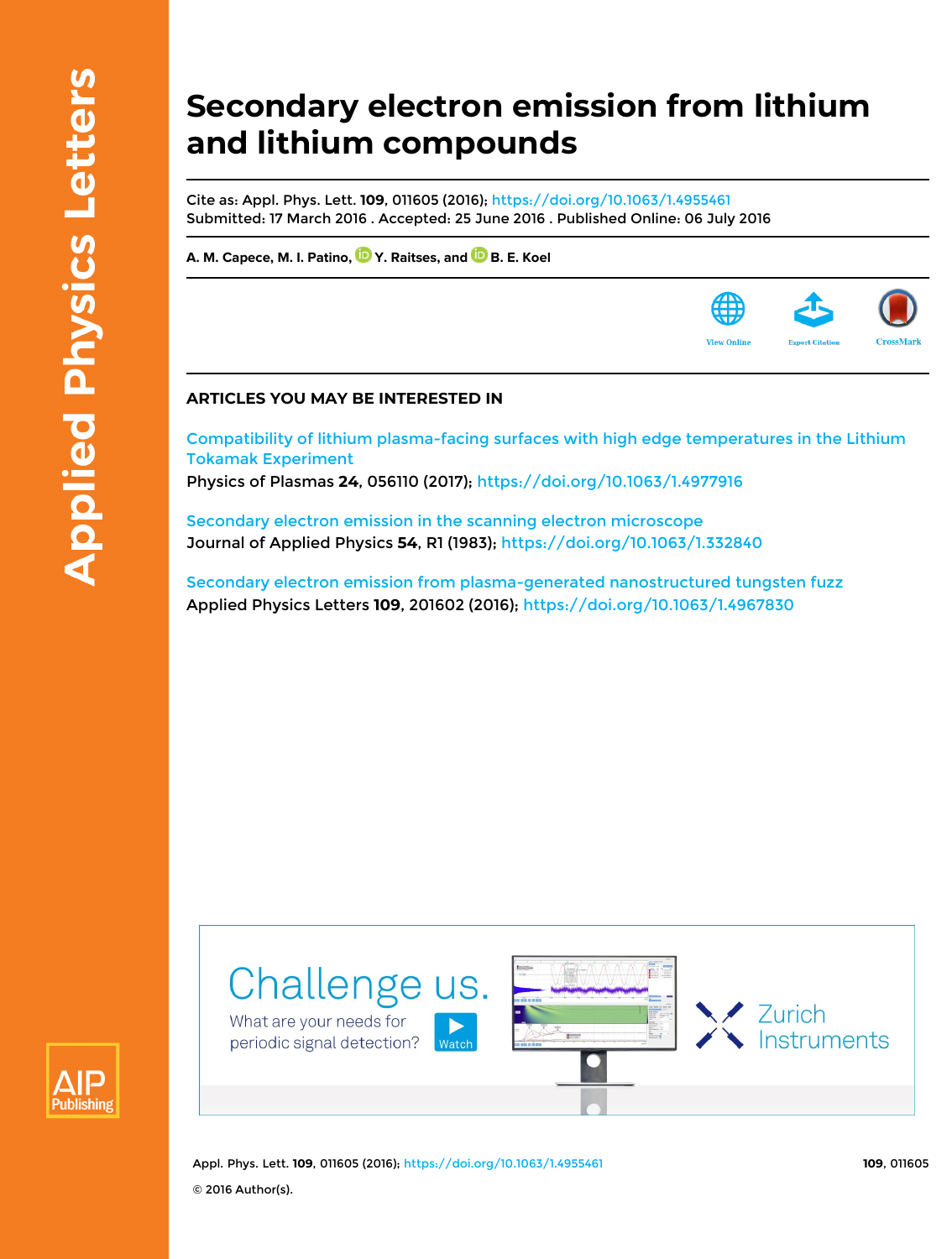

## [Secondary electron emission from lithium and lithium compounds](http://dx.doi.org/10.1063/1.4955461)

A. M. Capece, <sup>1,2,a)</sup> M. I. Patino, <sup>1,b)</sup> Y. Raitses, <sup>1</sup> and B. E. Koel<sup>3</sup><br><sup>1</sup>Princeton Plasma Physics Laboratory, Princeton, New Jersey 08543, USA <sup>2</sup>Department of Physics, The College of New Jersey, Ewing, New Jersey 08628, USA <sup>3</sup>Department of Chemical and Biological Engineering, Princeton University, Princeton, New Jersey 08540, USA

(Received 17 March 2016; accepted 25 June 2016; published online 6 July 2016)

In this work, measurements of electron-induced secondary electron emission (SEE) yields of lithium as a function of composition are presented. The results are particularly relevant for magnetic fusion devices such as tokamaks, field-reversed configurations, and stellarators that consider Li as a plasma-facing material for improved plasma confinement. SEE can reduce the sheath potential at the wall and cool electrons at the plasma edge, resulting in large power losses. These effects become significant as the SEE coefficient,  $\gamma_e$ , approaches one, making it imperative to maintain a low yield surface. This work demonstrates that the yield from Li strongly depends on chemical composition and substantially increases after exposure to oxygen and water vapor. The total yield was measured using a retarding field analyzer in ultrahigh vacuum for primary electron energies of 20–600 eV. The effect of Li composition was determined by introducing controlled amounts of  $O_2$ and H2O vapor while monitoring film composition with Auger electron spectroscopy and temperature programmed desorption. The results show that the energy at which  $\gamma_e = 1$  decreases with oxygen content and is 145 eV for a Li film that is 17% oxidized and drops to less than 25 eV for a fully oxidized film. This work has important implications for laboratory plasmas operating under realistic vacuum conditions in which oxidation significantly alters the electron emission properties of Li walls. Published by AIP Publishing. [[http://dx.doi.org/10.1063/1.4955461\]](http://dx.doi.org/10.1063/1.4955461)

Electron-induced secondary electron emission (SEE) is the process by which electrons are emitted from a material as a result of ionization and/or excitation of the atoms within the target material by incident electron bombardment or as a result of backscattering of the incident electrons. SEE is important for a variety of applications, including Hall thrust- $ers, <sup>1,2</sup>$  $ers, <sup>1,2</sup>$  $ers, <sup>1,2</sup>$  tokamaks,  $<sup>3-5</sup>$  plasma processing devices,  $<sup>6,7</sup>$  $<sup>6,7</sup>$  $<sup>6,7</sup>$  and</sup></sup> particle accelerators. $8,9$  Electrons in the plasma with sufficient energy to overcome the sheath potential will impact the surface and cause secondary electrons to be emitted. The emitted electrons are cold, with electron temperatures of a few eV. SEE reduces the sheath potential and cools the elec-trons at the plasma edge, resulting in large power losses.<sup>[10](#page-4-0),[11](#page-4-0)</sup>

Assuming the plasma electrons have a Maxwellian velocity distribution with temperature  $T_e$ , the sheath potential at the wall drops as the SEE coefficient,  $\gamma_e$  (which includes both true SEE and electron backscatter<sup>10</sup>), increases according to<sup>11</sup>

$$
\phi \approx -T_e \ln \left[ (1 - \gamma_e) \sqrt{\frac{M_i}{2\pi m_e}} \right],\tag{1}
$$

where  $\gamma_e$  is defined as the ratio of the emitted electron flux to the primary electron flux. The heat flux density to the wall from the plasma is  $11$ 

$$
q = \left(\frac{2kT_e}{1 - \gamma_e} - e\phi\right)\Gamma_i,\tag{2}
$$

where  $\Gamma_i$  is the ion flux to the surface. It follows from Eqs. (1) and (2) that as  $\gamma_e$  approaches one, the power losses become large. This is problematic for all plasma devices, and therefore, it is crucial that the SEE coefficient remains below one.

One candidate for the plasma-facing material in advanced divertor concepts for magnetic fusion devices is lithium, which has a maximum SEE coefficient of 0.56 when metallic.<sup>[12](#page-4-0)</sup> Lithium effectively traps and retains hydrogen ions that escape the fusion plasma, which results in a low recycling wall and has led to improved plasma performance on a variety of fusion devices.<sup>[13](#page-4-0)</sup> Although the SEE coefficient for pure Li is below the critical value of one for all incident electron energies, the SEE coefficient exceeds one for incident electron energies as low as 20 eV when Li is oxidized.<sup>12</sup>

Li is very reactive, and recent surface science experiments show that a Li film 5 nm thick will be completely oxidized after exposure to 20–40 L ( $1 L = 1 \times 10^{-6}$  Torr s) of  $O_2$  or water vapor.<sup>[14](#page-4-0)</sup> That is, a 5 nm thick Li film will be oxidized in 20–40 s at a water partial pressure of  $10^{-6}$  Torr. Such exposures are common in fusion devices, which have pressures of  $10^{-6}$  to  $10^{-5}$  Torr between plasma shots. Therefore, it is unrealistic to expect pure Li walls to exist at the plasma boundary in these devices. It is imperative that Li walls be considered as a mixed material containing both Li metal and Li oxide.

Previous models have predicted that SEE may be suppressed in fusion devices by the magnetic field, which causes emitted electrons to recycle back to the surface via Larmor gyration around magnetic field lines.<sup>[15](#page-4-0)–[18](#page-5-0)</sup> However, Subba et al. and Igitkhanov et al. model the SEE yield with a

<sup>&</sup>lt;sup>a)</sup>Email: capecea@tcni.edu.

b)Permanent address: Department of Mechanical and Aerospace Engineering, University of California, Los Angeles, California 90095, USA.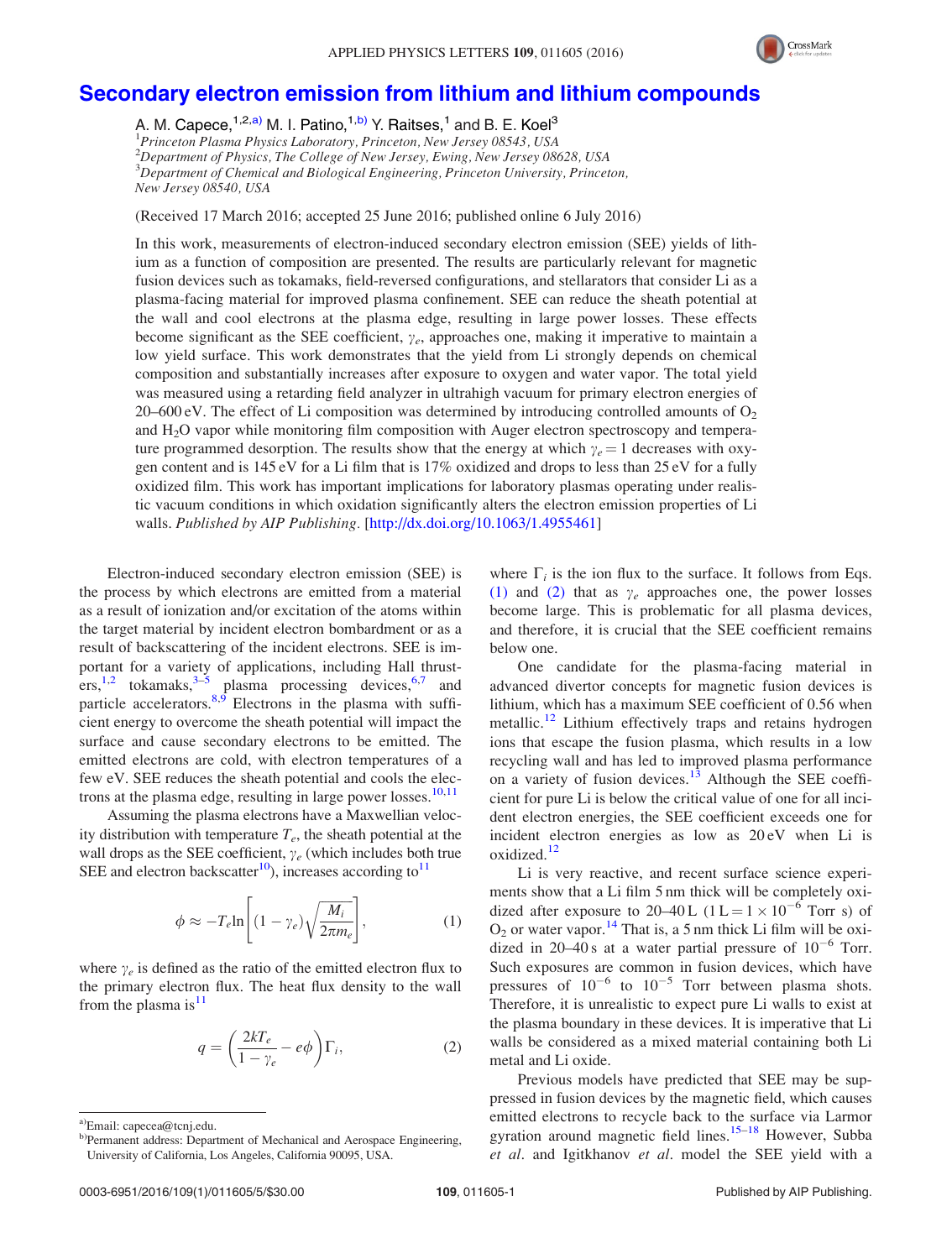<span id="page-2-0"></span>maximum value less than or equal to one because it is characteristic of graphite.<sup>16,17</sup> Given that yields for realistic Li surfaces may exceed one at low primary electron energies, it is important to reconsider these results for wall materials with larger yields. In their model, Mizoshita et al. consider a fixed electric field at the wall without accounting for the effects of SEE on the sheath, and they do not consider primary electrons at grazing incidence, which will enhance the yield.<sup>[18](#page-5-0)</sup>

SEE yields of Li were measured by Bruining and de Boer for pure and impure Li surfaces at electron energies ranging from 20 to  $900 \text{ eV}$  (Ref. [12](#page-4-0)) and inferred by Oyarzabal et al. from I-V curves of a Li target immersed in He and Ar plasmas for energies up to  $120 \text{ eV}$ .<sup>[19,20](#page-5-0)</sup> The surface composition was not measured in either study, and no data exist on the impurity level of these surfaces. However, the yield results varied considerably between the "pure" and "impure" surfaces. For example, the maximum yields were measured as 0.56 and 4.2 for pure and impure Li, respectively.<sup>12</sup> These results represent the lower and upper bounds of SEE coefficients for Li; however, no results of realistic Li surfaces containing a mixture of Li metal and oxide are available to date. In this work, total electron yields (TEY) of different Li surfaces are measured for primary electron energies of  $25-600$  eV.

In order to measure the yield as a function of composition, it is necessary to perform in situ measurements of the surface during yield measurements. This was achieved in this work by conducting experiments in an ultrahigh vacuum (UHV) chamber equipped with Auger electron spectroscopy (AES) for surface compositional analysis and a retarding field analyzer for yield measurements. The effect of Li composition on total electron yield was determined by introducing controlled amounts of  $O_2$  and  $H_2O$  vapor.

Experiments were performed at the Princeton Plasma Physics Laboratory in a stainless steel UHV chamber with a base pressure of  $5 \times 10^{-10}$  Torr pumped by a 170 l/s turbomolecular pump and 440 l/s ion pump. The chamber was equipped with a Physical Electronics, Inc. (PHI) model 255G cylindrical mirror analyzer for AES, PHI model 15–120 low energy electron diffraction (LEED) optics, a tectra GenII electron cyclotron resonance (ECR) plasma source, and a UTI 100C quadrupole mass spectrometer (QMS) used for temperature programmed desorption (TPD) studies. A Ni(110) single crystal polished to a surface roughness of less than 0.01  $\mu$ m was used as the substrate material. The Ni sample was mounted between two Ta posts by spotwelding to 0.015-in. diameter Ta wires. The sample was sputter cleaned with 1-keV  $Ar<sup>+</sup>$  ions from the ECR plasma source to remove sulfur impurities, and cleaned of oxygen and carbon contamination by flashing to 1150 K.

Lithium was deposited onto the Ni sample by thermal evaporation from a SAES Getters alkali metal dispenser while the sample was held at room temperature. $^{21}$  $^{21}$  $^{21}$  The Li film thickness in our experiments was determined using TPD, which was conducted by resistively heating the sample with a 7–10 K/s linear temperature ramp up to 1300 K while monitoring the Li  $(m/q = 7)$  signal with the QMS while the sample was in direct line of sight of the ionizer. Temperature control was implemented using a Eurotherm 3508 PID controller, and temperature was monitored using a type C thermocouple spot-welded to the back of the Ni sample. The film thickness was calculated by comparing the total area under the Li desorption curve to the integral of the Li mono-layer desorption curve.<sup>[22](#page-5-0)</sup> The amount of Li measured was converted to a film thickness assuming the metallic radius of Li is 1.52 Å (Ref. [23](#page-5-0)) and the lattice parameter of  $Li<sub>2</sub>O$  is  $4.62 \text{ Å}^{24}$  $4.62 \text{ Å}^{24}$  $4.62 \text{ Å}^{24}$  Results are shown in Fig. 1 for a 25-nm Li film on Ni(110). The low temperature peak, at 600 K for this Li coverage, represents desorption of Li from a multilayer Li film. $^{22}$  $^{22}$  $^{22}$  The peaks at 770 and 910 K correspond to the decom-position and desorption of Li oxide.<sup>[25](#page-5-0)</sup>

The films studied here include Li oxide films 10 nm thick and mixed films of Li metal and Li oxide 25 nm thick. It is known that surface roughness affects TEY; however, the effects have been shown to be negligible for a surface roughness of less than  $100 \text{ nm}^{26}$  Given that the roughness of the Ni substrate in this work is less than 10 nm and the Li films are 10–25 nm thick, the roughness of these Li surfaces is much less than 100 nm. Additionally, the Li films appear continuous as evidenced by the absence of Ni peaks in the AES spectra shown in Fig. [4.](#page-4-0) The effects of surface roughness on the TEY measurements presented here are therefore negligible.

The penetration depths of electrons in these films were determined using CASINO v2.48, a publicly available program based on the Monte Carlo method, $27$  to ensure that there are no contributions to the yield from the Ni substrate. The most probable depth for 600 eV electrons in pure Li is 39 nm and the maximum penetration depth is 56 nm. In  $Li<sub>2</sub>O$ , the most probable penetration depth of  $600 \text{ eV}$  electrons is 10 nm and the maximum depth is 17 nm. For mixed films, assuming a 5-nm thick film of  $Li<sub>2</sub>O$  on Li, the most probable and maximum penetration depths of 600 eV electrons are 25 and 40 nm, respectively. The film thicknesses used in this work are close to these calculated penetrations depths; however, the region of interest in this work is where the yield approaches the critical value of  $\gamma_e = 1$ , which



FIG. 1. TPD trace from a 25-nm Li film on Ni(110). Desorption of the multilayer starts at 500 K, and decomposition and desorption of Li oxide occurs at 770 and 910 K.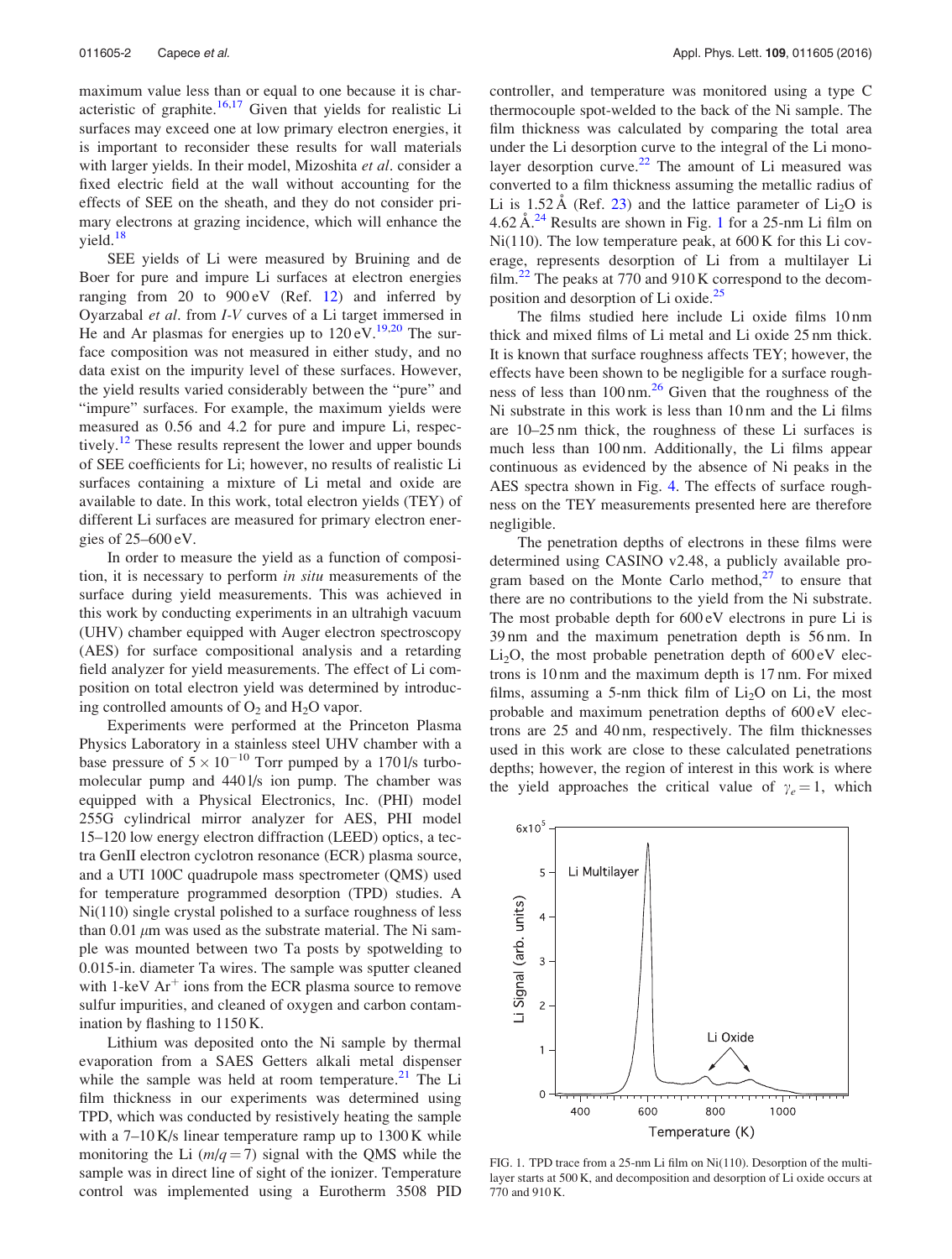<span id="page-3-0"></span>

FIG. 2. Sample and LEED optics when measuring primary electron current (left) and secondary electron current (right).

occurs at low energies (less than 200 eV). The maximum penetration depth for 200 eV electrons in Li films is 8 nm, and therefore, the films generated in this work are thick enough to provide reliable yield data at low energies near the critical yield of  $\gamma_e = 1$ .

Total electron yield was measured with the LEED optics, which contains an electron gun used to produce primary electrons with energies up to 600 eV. The primary electron current,  $I_{\text{PE}}$ , was measured by biasing the sample to between  $+50$  and  $+150$  V to suppress SEE. The SEE current,  $I_{\text{SE}}$  (which includes both secondary and backscattered electrons), was measured with the sample at room temperature using two methods for improved accuracy:  $3,28-30$  $3,28-30$  (1) sample method and (2) collector method. In the sample method, the current measured on the sample when grounded or biased slightly negative (i.e., to  $-20$  V),  $I_s$ , is due to incident primary electrons and emitted secondary electrons such that  $I_s = I_{PE} - I_{SE}$ . The total electron yield is then

$$
\gamma_e = \frac{I_{\text{SE}}}{I_{\text{PE}}} = \frac{I_{\text{PE}} - I_s}{I_{\text{PE}}} = 1 - \frac{I_s}{I_{\text{PE}}}.
$$
 (3)

In the collector method, the surfaces of the LEED optics (i.e., hemispherical concentric grids and a final hemispherical screen) collect electrons emitted from the sample such that  $I_{\text{LEED}} = I_{\text{SE}}$  and

$$
\gamma_e = \frac{I_{\text{LED}}}{I_{\text{PE}}}.\tag{4}
$$

To increase collection of electrons beyond the  $120^{\circ}$  angle of the LEED optics, the first grid, G1 in Fig. 2, was biased to  $+36$  V. A Keithley 2410 sourcemeter was used to bias the sample and measure  $I_s$ . A Keithley 6485 picoammeter was used to measure current to the optics.

Figure 3 shows the total electron yield measured using the collector method as a function of primary electron energy for Li films 10–25 nm thick. The results for the sample method are not shown, but are within 10% of the values for the collector method. The experiments were benchmarked against data from Mayer and Weiss $^{31}$  $^{31}$  $^{31}$  for Ni(110) at an angle of  $50^{\circ}$  (Fig. 3, inset). For fully oxidized Li, two datasets were collected for each film over a 1-h time period and no change in the yields was observed, indicating that charging does not occur for these films. This may be the result of electron tunneling, which can occur in lithium oxide films 5–10 nm thick. $32,33$ 

Curves (a) and (f) in Fig. 3 represent previous results from Bruining and de Boer $12$  for pure and impure Li films, respectively, and are plotted for comparison. Curves (b) and (c) are Li films 23 and 25 nm thick, respectively, that were exposed to an outgassing event during Li deposition that led to some oxidation of the surface. TPD was performed after yield measurements, and the results indicated that both metallic Li and Li oxide were present in the films. The  $Li/LiO<sub>x</sub>$ ratios in films (b) and (c) were 4.8 and 1.8, respectively (i.e., 17% and 37% of films (b) and (c) were oxidized). TPD results for film (c) are shown in Fig. [1](#page-2-0). The yield curves for films (b) and (c) are shifted upward from the measurements by Bruining and de Boer and have maximum yields of 1.1 and 1.4, respectively. Film (b) reaches the critical value of  $\gamma_e = 1$  at 145 eV, and film (c) reaches the critical yield at 130 eV. Error bars are shown for curves (b)–(e), which include instrumentation error of the Keithley 2410 sourcemeter and Keithley 6485 picoammeter in addition to systematic error due to nonsaturation of currents when attempting to fully collect or repel secondary electrons.



FIG. 3. TEY of Li films 10–25 nm thick. Inset shows TEY for Ni(110) compared with data from Mayer and Weiss.<sup>3</sup>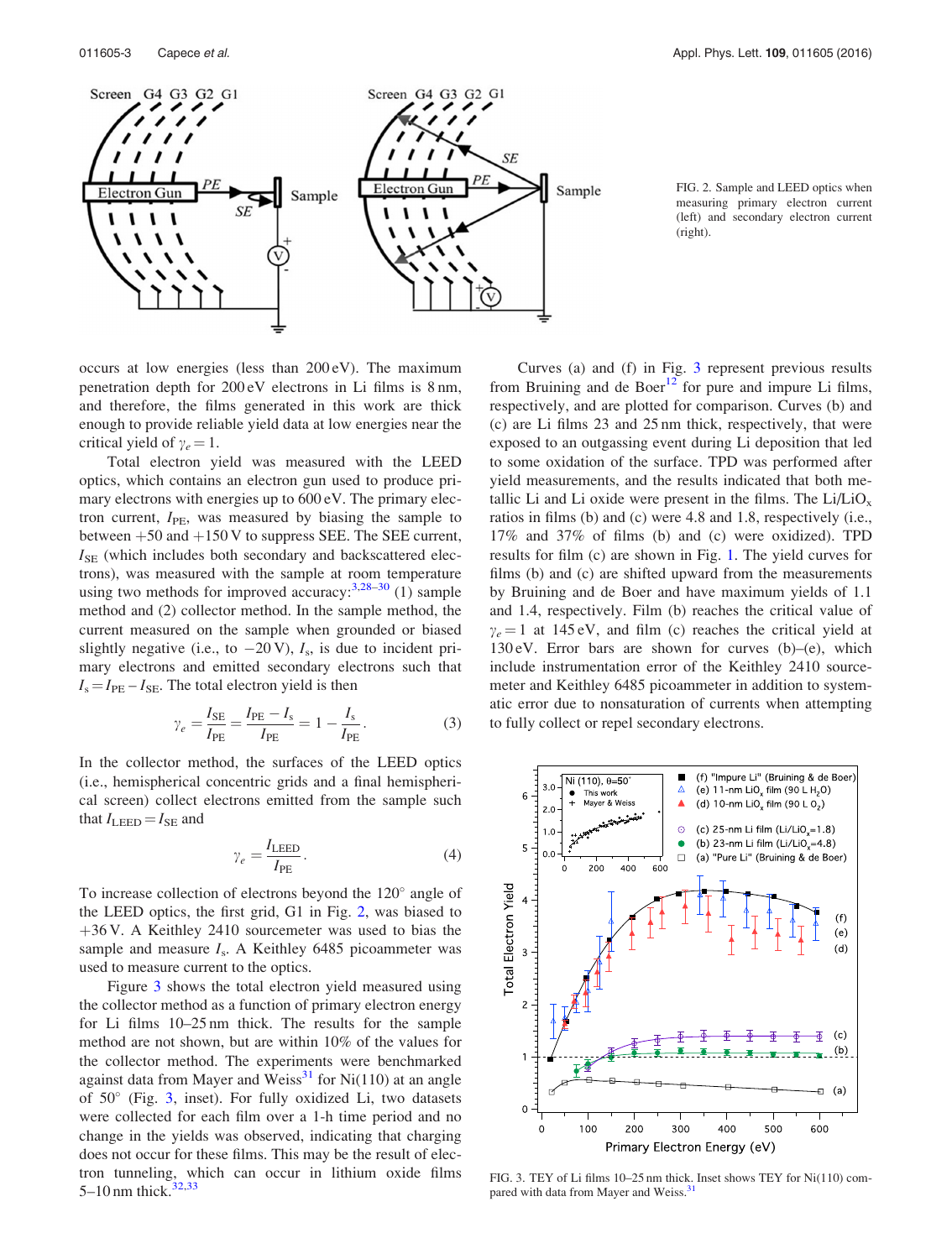<span id="page-4-0"></span>Curve (d) shows yield results for a 10-nm thick Li film that was oxidized by evaporating Li onto the Ni sample in a background of  $O_2$  gas (99.999%, Specialty Gases of America) at a partial pressure of  $1 \times 10^{-7}$  Torr for 15 min  $(i.e., 90-L O<sub>2</sub> exposure)$  while the sample was held at a constant temperature of 300 K. Curve (e) shows results of an 11 nm thick Li film that was oxidized by evaporating Li onto the Ni sample in a background of water vapor (prepared using a freeze-pump-thaw degasification procedure in a Schlenk flask) at a partial pressure of  $1 \times 10^{-7}$ Torr for 15 min (i.e., 90-L  $H<sub>2</sub>O$  exposure) with the sample held at a temperature between 180 and 200 K. The deposition was performed in this way to ensure complete oxidation of the Li films in order to obtain an upper bound on the total electron yield. The yields of films (d) and (e) match those of Bruining and de Boer $12$  for their impure Li film, particularly at low energies (less than 150 eV). The relative error in the yield measurements for film (d) is 5%–10% for all energies, and the relative error for film (e) is  $10\% - 20\%$  for energies less than 200 eV and less than 10% for energies greater than 200 eV.

AES spectra of films (d) and (e) are shown in Fig. 4 along with a pure Li film 30 nm thick for comparison. Some fluorine is present in the AES spectrum for film (d), which may be the result of exposure to an outgassing event by a polytetrafluoroethylene component that occurred prior to yield measurements. Post-experiment TPD measurements of films (d) and (e) indicate full conversion of both films to Li oxide, and no metallic Li was detected. For these fully oxidized films, the critical yield of  $\gamma_e = 1$  is reached for electron energies below 25 eV.

Hoenigman and Keil determined by using X-ray photoelectron spectroscopy that a 1-monolayer Li film exposed to between 5 and 100L of  $O_2$  resulted in the formation of  $Li<sub>2</sub>O<sup>34</sup>$  $Li<sub>2</sub>O<sup>34</sup>$  $Li<sub>2</sub>O<sup>34</sup>$  They also suggested that for  $H<sub>2</sub>O$  exposures between 1 and 100 L,  $Li<sub>2</sub>O$  is predominant over LiOH at room temperature. Hence, for 1 monolayer of Li and for  $O_2$  and  $H_2O$ exposures less than 100 L,  $O_2$  and  $H_2O$  are dissociated on Li



to form  $Li<sub>2</sub>O$ . Assuming this to also be true for Li films thicker than 1 monolayer, the similarity in the yield curves between the samples of Li exposed to  $90L$  of  $O<sub>2</sub>$  and  $90L$  of  $H<sub>2</sub>O$  can be explained by the formation of  $Li<sub>2</sub>O$  in both samples.

The results of Fig. [3](#page-3-0) indicate that the total electron yield from Li increases after exposure to  $O_2$  and  $H_2O$ , and the energy at which  $\gamma_e = 1$  decreases with oxygen content. These results are in agreement with Bruining and de Boer, $12$  but contradict the conclusions of Oyarzabal et  $al$ ,<sup>19</sup> which were based on sputter times of oxidized Li immersed in a He plasma. No direct measurements of oxygen contamination in the Li were reported by Oyarzabal, and it is not clear if the He plasma was effective at sputtering the oxygen or if it introduced more impurities due to the high gas pressure. In this work, we presented yield measurements in addition to AES and TPD spectra of oxidized Li films. The lowest yield (with a maximum of 1.1) was measured for a Li film that was 17% oxidized. The energy at which  $\gamma_e = 1$  was 145 eV for this film. The highest yield (with a maximum of 4.1) was measured for the fully oxidized film, and the energy at which  $\gamma_e = 1$  was less than 25 eV for this film. Therefore, when modeling the plasma–wall interactions in devices with Li walls, it is important to consider the higher yield for oxidized Li presented herein, as this is more representative of the actual Li state in devices with realistic vacuum systems. It is necessary to consider SEE because it can reduce the sheath potential and produce significant power losses for incident electron energies as low as 20 eV.

The authors would like to thank Alex Merzhevskiy for technical assistance. This work was supported by DOE Contract No. DE-AC02-09CH11466, AFOSR Grant Nos. FA9550-11-1-0282 and AF9550-09-1-0695, and DOE Office of Science Graduate Student Research Program. B. E. Koel acknowledges support of this work by the U.S. Department of Energy, Office of Science/Fusion Energy Sciences, under Award No. DE-SC0012890.

- <sup>1</sup>Y. Raitses, I. D. Kaganovich, A. Khrabrov, D. Sydorenko, N. J. Fisch, and A. Smolyakov, [IEEE Trans. Plasma Sci.](http://dx.doi.org/10.1109/TPS.2011.2109403) <sup>39</sup>, 995 (2011). <sup>2</sup>
- <sup>2</sup>D. Sydorenko, A. Smolyakov, I. Kaganovich, and Y. Raitses, *[Phys.](http://dx.doi.org/10.1063/1.2918333)* [Plasmas](http://dx.doi.org/10.1063/1.2918333) <sup>15</sup>, 053506 (2008). <sup>3</sup>
- <sup>3</sup>H. Farhang, E. Napchan, and B. H. Blott, [J. Phys. D: Appl. Phys.](http://dx.doi.org/10.1088/0022-3727/26/12/026) 26, 2266 (1993).
- <sup>4</sup> J. P. Gunn, [Plasma Phys. Controlled Fusion](http://dx.doi.org/10.1088/0741-3335/54/8/085007) 54, 085007 (2012).<br><sup>5</sup> W. Lee and S. J. Krasbeninnikov, Phys. Plasmas **20**, 122501 (20
- $5$ W. Lee and S. I. Krasheninnikov, *[Phys. Plasmas](http://dx.doi.org/10.1063/1.4835295)* 20, 122501 (2013).
- <sup>6</sup>A. J. Perry, D. Vender, and R. W. Boswell, [J. Vac. Sci. Technol., B](http://dx.doi.org/10.1116/1.585611) 9, 310 (1991).
- <sup>7</sup>J. Goree, [Plasma Sources Sci. Technol.](http://dx.doi.org/10.1088/0963-0252/3/3/025) **3**, 400 (1994).
- R. Cimino, I. R. Collins, M. A. Furman, M. Pivi, F. Ruggiero, G. Rumolo, and F. Zimmermann, *[Phys. Rev. Lett.](http://dx.doi.org/10.1103/PhysRevLett.93.014801)* **93**, 014801 (2004). <sup>9</sup>R. Cimino and T. Demma, Int. J. Mod. *Phys. A* **29**, 1430023 (2014).
- 
- $10P$ . C. Stangeby, The Plasma Boundary of Magnetic Fusion Devices (CRC Press, 2000).<br><sup>11</sup>G. D. Hobbs and J. A. Wesson, [Plasma Phys.](http://dx.doi.org/10.1088/0032-1028/9/1/410) 9, 85 (1967).<br><sup>12</sup>H. Bruining and J. H. de Boer, [Physica](http://dx.doi.org/10.1016/S0031-8914(38)80103-8) 5, 17 (1938).<br><sup>13</sup>M. Ono, M. G. Bell, Y. Hirooka, R. Kaita, H. W. Kugel, G. Mazzitelli, J.
- 
- 
- E. Menard, S. V. Mirnov, M. Shimada, and C. H. Skinner, [Nucl. Fusion](http://dx.doi.org/10.1088/0029-5515/52/3/037001)
- 52, 037001 (2012).  $14^4$ C. H. Skinner, R. Sullenberger, B. E. Koel, M. A. Jaworski, and H. W.
- Kugel, [J. Nucl. Mater.](http://dx.doi.org/10.1016/j.jnucmat.2013.01.136) 438, S647 (2013).<br>
<sup>15</sup> S. Takamura, S. Mizoshita, and N. Ohno, [Phys. Plasmas](http://dx.doi.org/10.1063/1.871962) 3, 4310 (1996).<br>
<sup>15</sup> S. Takamura, S. Mizoshita, and N. Ohno, Phys. Plasmas 3, 4310 (1996).